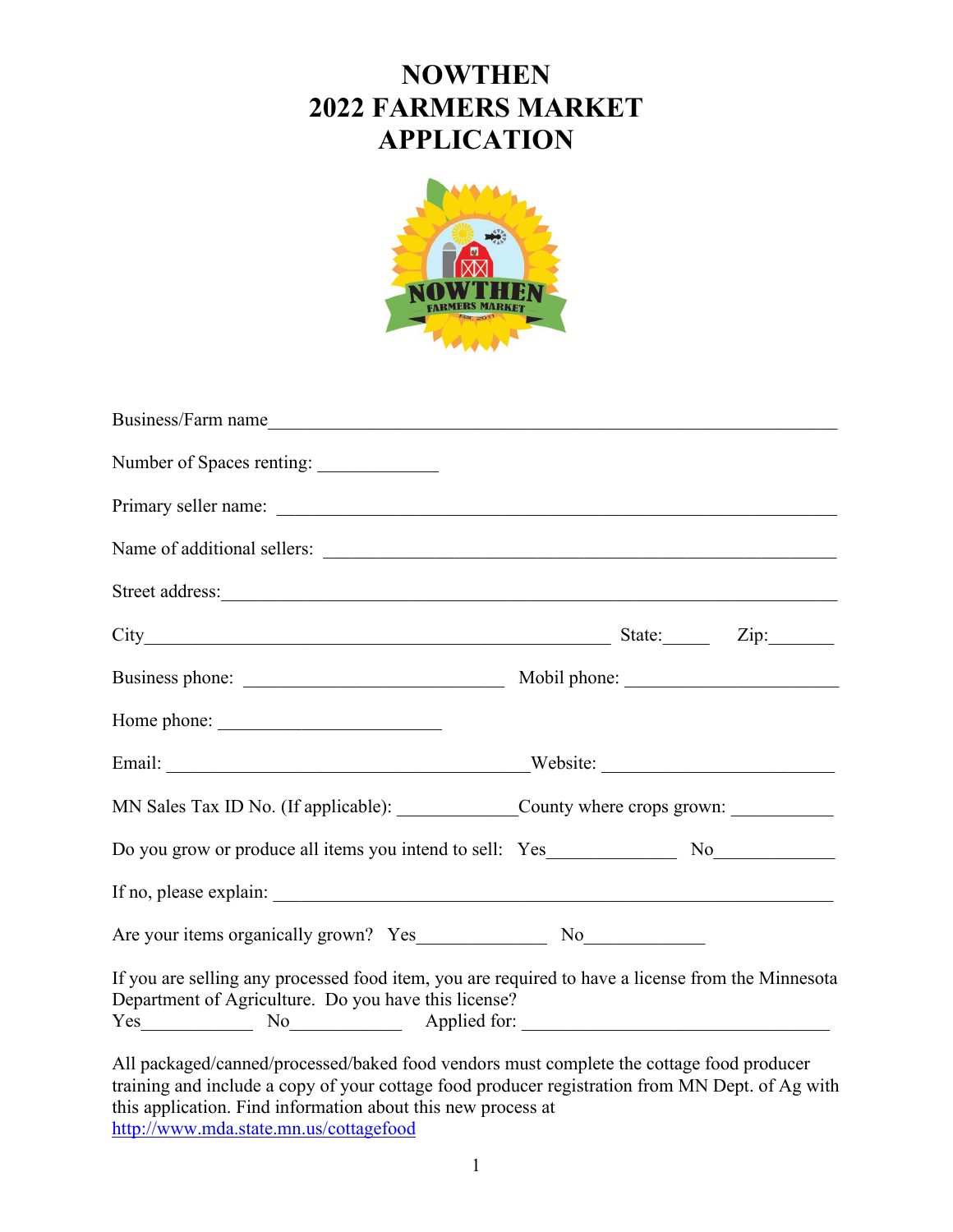**We require a detailed list of the items you plan to offer at our market.** For example, if you plan to sell "canned goods," you must list the specific names of each canned item. This helps us to avoid product overlap and competition. Please note that approval of your application could be delayed if you fail to provide a detailed list of items. **Items not listed on the Product Inventory may not be sold.**

Please use additional sheet if necessary

#### **I am applying for the following:**

- Full season of 17 weeks with a fee in the amount of \$100. I understand that full season vendors must commit to 10 weeks. Full season includes a booth at the September 24, 2022 Nowthen Heritage Festival. See attached sheet for dates to select.
- Quarter season of four weeks with a fee in the amount of \$30. I understand that quarter season vendors are encouraged to attend the Market on four *consecutive* weeks, but not required. See attached sheet for dates to select.
- Daily consideration with a fee in the amount of \$10. See attached sheet for dates to select.

Proof of general liability insurance has been submitted.

All required permits have been submitted.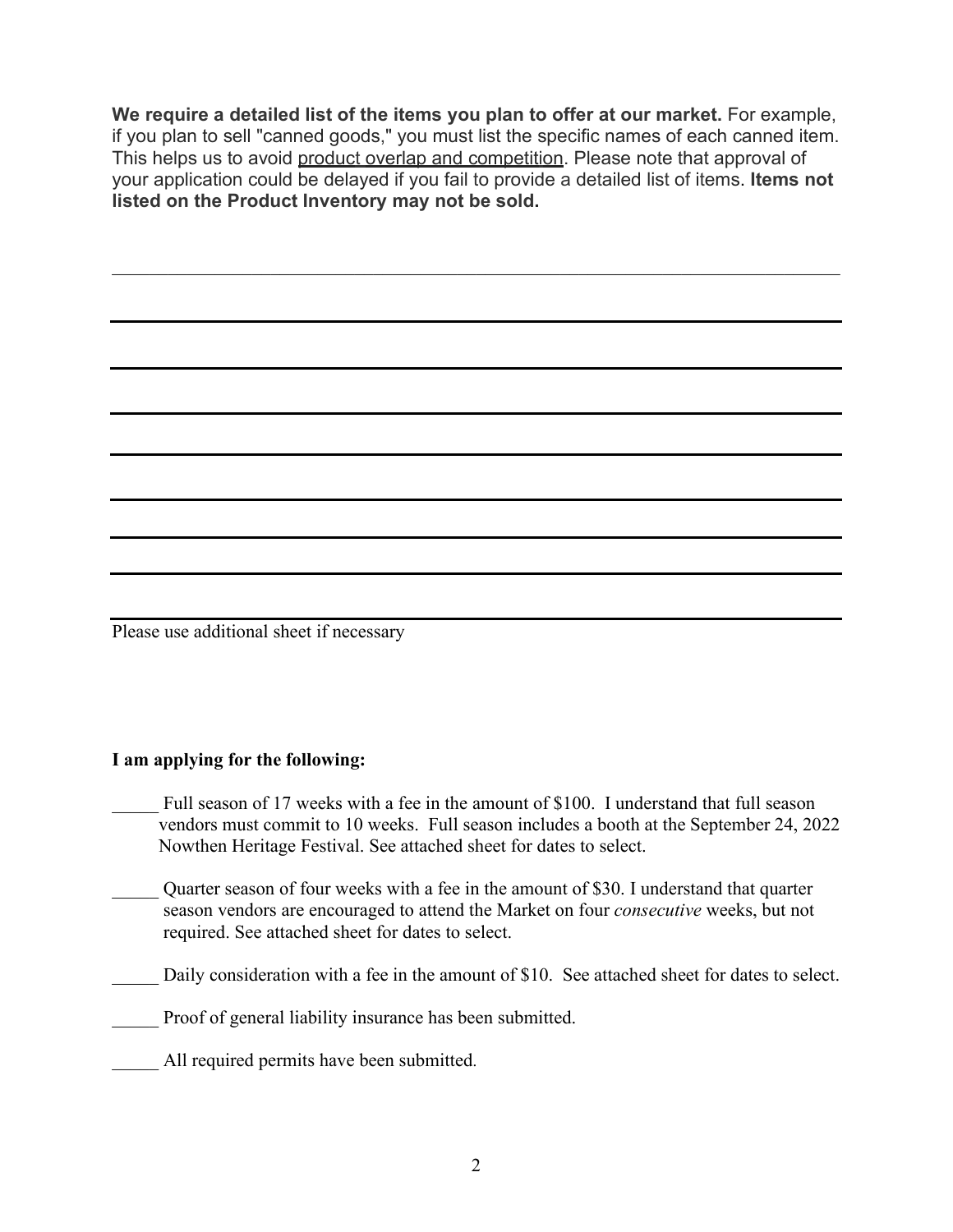### **I AGREE TO THE FOLLOWING**:

I HEREBY APPLY FOR a Nowthen Farmers Market permit (to be held by the Market Coordinator) and declare that the information and materials submitted with this application are in compliance with City Policy Requirements and are complete and accurate to the best of my knowledge.

In consideration of your signing this application, I hereby, for myself, my heirs, executors, and administrators, waive and release any and all rights and claims for damages I may have against the City of Nowthen or their representatives, successors, and assigns for any and all injuries or loss suffered by me as a participant or spectator at the Nowthen Farmers Market.

I further agree to indemnify and defend the City of Nowthen and its representatives, successors, and assigns from and against all claims, damages, losses, and expenses, including attorney's fees, arising out of or resulting from or in consequence of my actions at the Nowthen Farmers Market.

**I understand that it is required that I carry my own general liability. I further acknowledge that it has been recommended that I consider obtaining product liability insurance, but that such coverage is not a prerequisite for participation in the Nowthen Farmers Market.**

I have read and agree to the terms and conditions contained in the rules of the Nowthen Farmers Market, as specified in the Nowthen Farmers Market 2021 Rules and Regulations. I realize that failure to do so may result in termination of my market permit and attendance privileges with no refund of my permit fees.

**\_\_\_\_\_\_\_\_\_\_\_\_\_\_\_\_\_\_\_\_\_\_\_\_\_\_\_\_\_\_\_\_\_\_\_\_\_\_\_\_\_\_\_ \_\_\_\_\_\_\_\_\_\_\_\_\_\_\_\_\_\_\_\_\_\_** 

Signature: Date:

**Printed Name:** 

**\_\_\_\_\_\_\_\_\_\_\_\_\_\_\_\_\_\_\_\_\_\_\_\_\_\_\_\_\_\_\_\_\_\_\_\_\_\_\_\_\_\_\_**